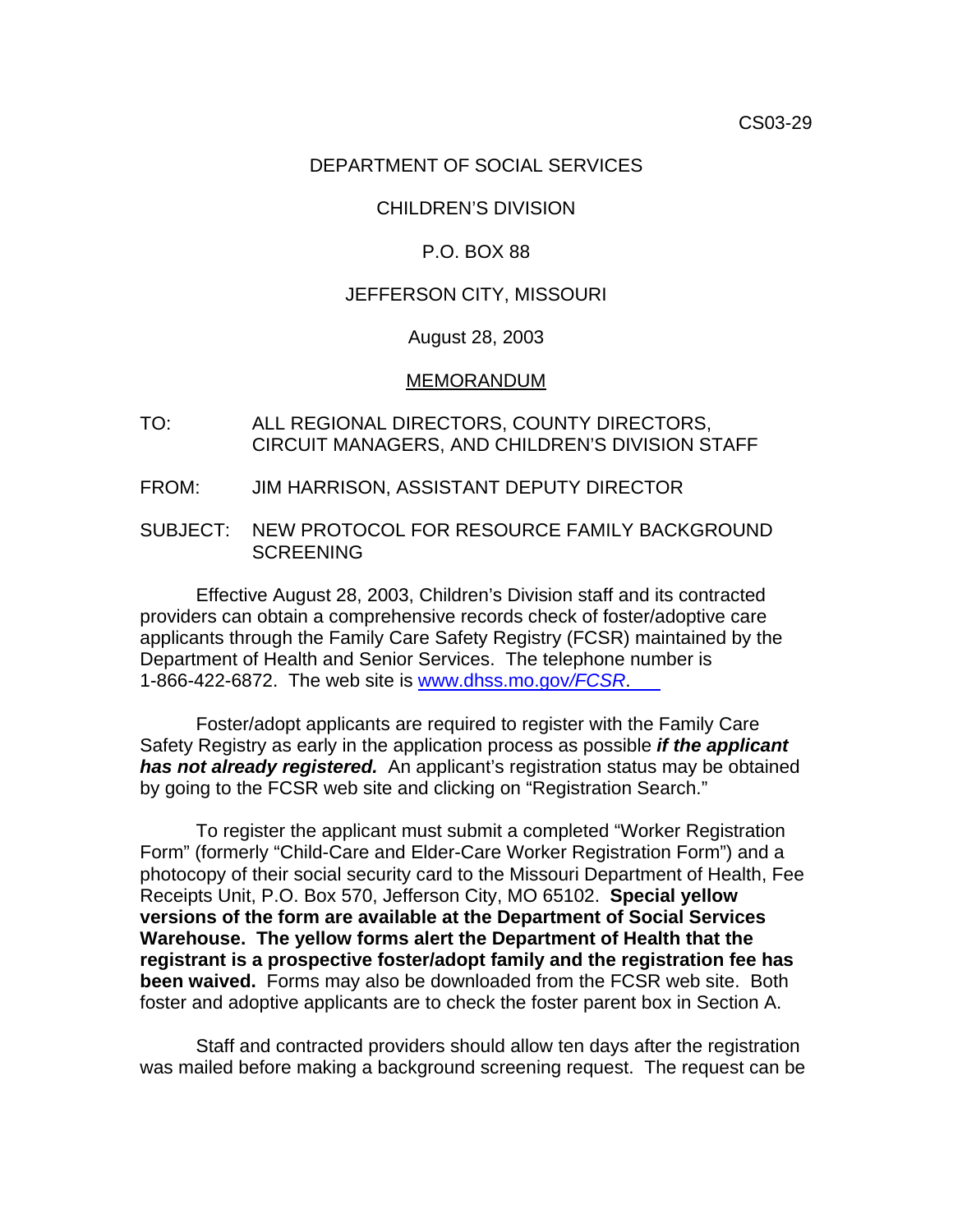made by calling the FCSR toll-free number. One day after the oral report is given, a written report will be sent to both the requestor and the registrant.

The FCSR will contain information obtained through:

- State criminal records checks conducted by the Missouri State Highway Patrol;
- Child abuse/neglect records maintained by the Children's Division;
- The employee disqualification list maintained by the Department of Health and Senior Services;
- Child care facility licensing records maintained by the Department of Health and Senior Services;
- Foster parent, residential facility and child placing agency licensing records maintained by the Children's Division; and
- Residential living facility and nursing home licensing records maintained by the Department of Health and Senior Services.

 Please note the Sex Offender Registry maintained by the Highway Patrol will not be available to FCSR until January 2004. Staff and contracted providers may still receive this information either from the local sheriff's department or by submitting a "Request for Criminal Record Check" (Form SHP-158F) to the Missouri Highway Patrol. Upon the receipt of required funding, the Highway Patrol plans to post the Sex Offender Registry on the Internet.

 The Children's Division will be enhancing the criminal records check to include the use of fingerprints, but in the meantime, this is the protocol to be used for background checks.

 Attached please find a copy of the letter faxed today to each resource contracted provider.

All questions should be cleared through normal supervisory channels.

JH/DK:js

**Attachment**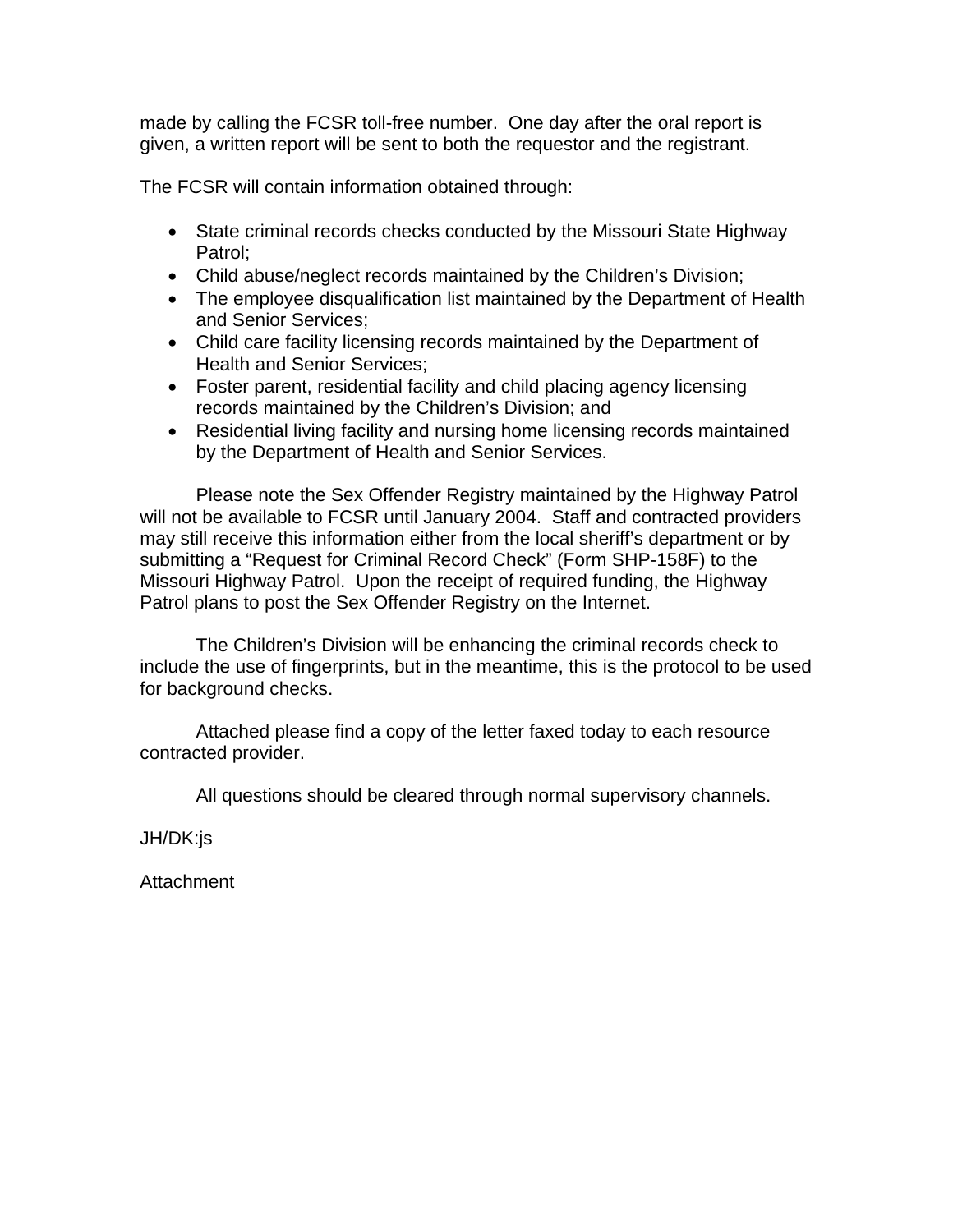August 28, 2003

Dear Contracted Provider:

 Effective August 28, 2003, and pursuant to 210.909 RSMo, Children's Division staff and its contracted providers can obtain a comprehensive records check of foster/adoptive care applicants through the Family Care Safety Registry (FCSR) maintained by the Department of Health and Senior Services. The web site is [www.dhss.mo.](http://www.dhss.mo.gov/FCSR)gov*/FCSR.* The toll-free telephone number is 1-866-422-6872.

 Foster/adopt applicants are required to register with the Family Care Safety Registry as early in the application process as possible *if the applicant has not already registered.* An applicant's registration status may be obtained by going to the FCSR web site and clicking on "Registration Search."

 To register the applicant must submit a completed "Worker Registration Form" (formerly "Child-Care and Elder-Care Worker Registration Form") and a photocopy of their social security card to the Missouri Department of Health, Fee Receipts Unit, P.O. Box 570, Jefferson City, MO 65102. **Special yellow versions of the form are available at the Department of Social Services Warehouse. The yellow forms alert the Department of Health that the registrant is a prospective foster/adopt family and the registration fee has been waived.** Forms may also be downloaded from the FCSR web site. Both foster and adoptive applicants are to check the foster parent box in Section A.

Please allow ten days after the registration was mailed before making a background screening request. The request can be made by calling the FCSR toll-free number. One day after the oral report is given, a written report will be sent to both the requestor and the registrant.

The FCSR will contain information obtained through:

- State criminal records checks conducted by the Missouri State Highway Patrol;
- Child abuse/neglect records maintained by the Children's Division;
- The employee disqualification list maintained by the Department of Health and Senior Services;